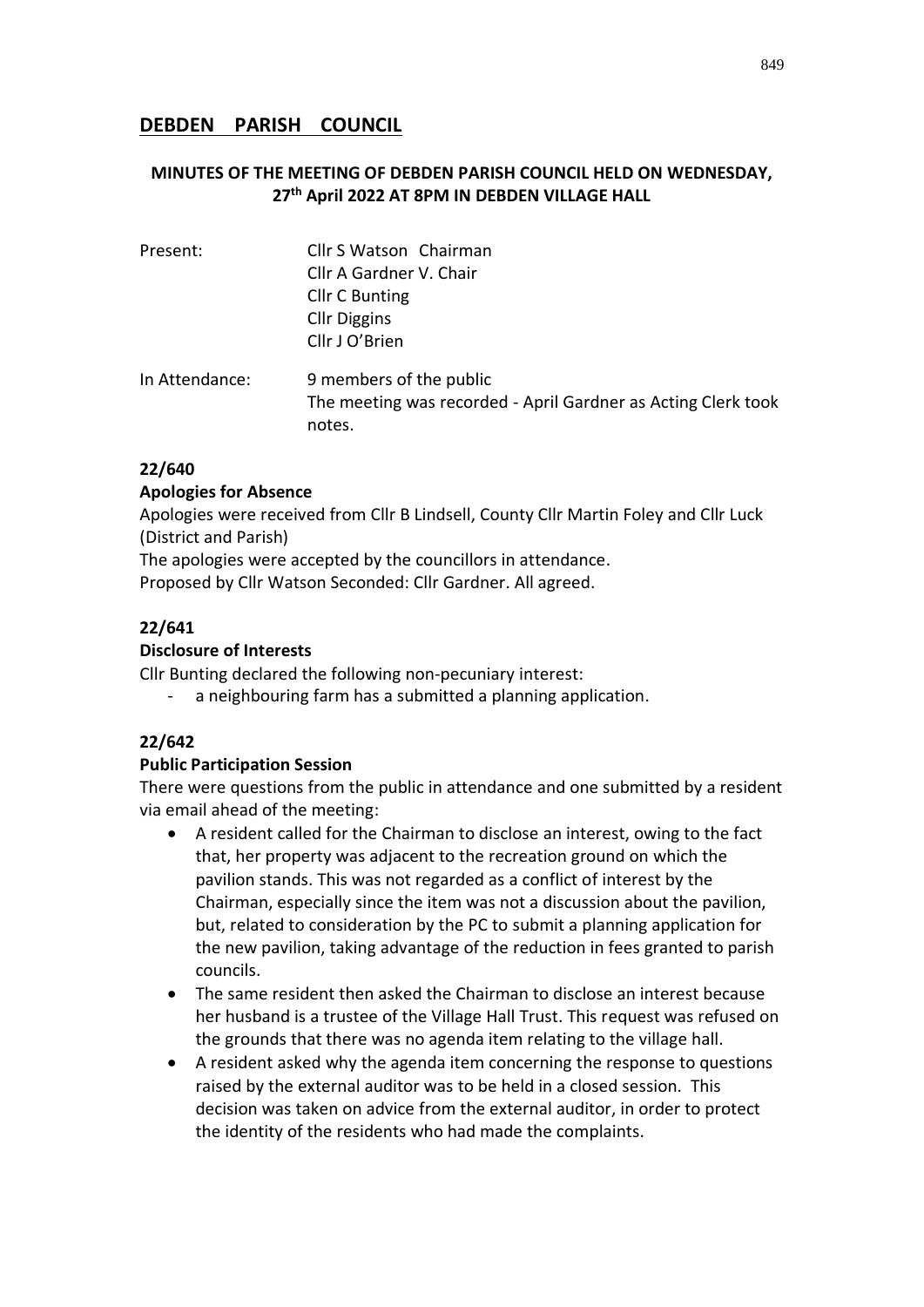- A resident asked if the appointments of RFO and Clerk, as mentioned in the Parish Pump, were temporary appointments and if so, asked that they be recorded as such.
- A resident queried the use of a personal email address by the Chairman. The resident was advised that all emails for the attention of the Chairman should be addressed to the debden.org address.
- A resident sought assurance that the PC would not apply for a loan facility from the PWLB. No such assurance was given. The PC retains the right to apply, as long as HM Gov. continues to offer the option.
- A resident felt that referring to the loss of the AFCFT grant as 'a blow' to the village hall project was not appropriate.
- The question submitted in advance of the meeting via email has been answered direct.

# **22/643**

# **Approval of Minutes**

The minutes of the Parish Council meeting held on 30<sup>th</sup> March 2022 had been circulated and there were no comments.

It was resolved that the Chairman should sign the minutes as a correct record. Proposed: Cllr Gardner, Seconded: Cllr Bunting. All agreed

# **22/644**

# **Queens Platinum Jubilee Celebrations**

Cllr Gardner provided an update on the plans which had been circulated to councillors in advance of the meeting. This revised summary will be available on the DPC website.

It was noted that risk assessments must be completed for all events. First aid must be available, and all events must be registered with UDC, Tourist Information, the police and fire service and the beacon must be registered with the Pageant Master. All relevant licences must be in place for the various events.

# **Saturday 4th June**

The competition for the mug design has closed. The entries will be judged by FODS and the PC. The cost of providing a mug for each child will be shared equally by the PC and FODS.

The marquee must be insured whilst not in use. A quote has been requested and is awaited.

Tickets for the evening event (dinner and dancing) will be available soon online, from the PC or in the shop (tbc). Of the 150 tickets available, 75 will be held back, to give villagers first refusal. A decision on whether to include a welcome drink on arrival will be made, at a later date.

A disabled toilet was regarded as essential for both the Saturday and Sunday events and will be hired. The cost quoted is £365.40 incl. VAT. Proposed: Cllr Watson, Seconded Cllr Gardner. All agreed.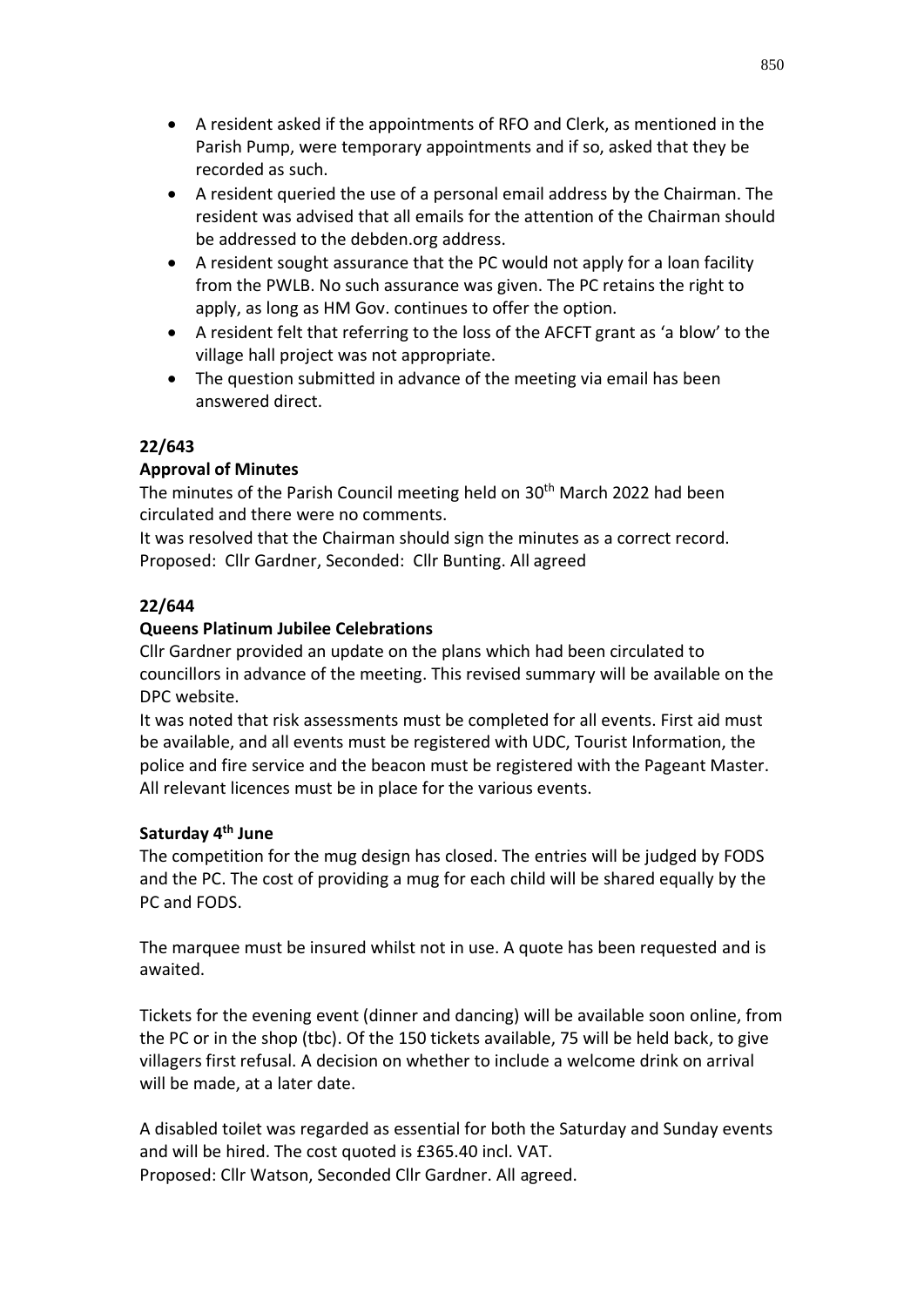### **Total Cost:**

Taking into account all items mentioned above the total cost of the events for which the Parish Council is responsible is expected to be in the region of £6000.

It should be noted that support is available from grant making trusts and that the Parish Council has made applications to assist with the costs. It was agreed that the public would be able to make donations to the PC at the Saturday event should they wish to do so.

It was agreed that any invoices for items included on the schedule which fall due for payment by the PC between now and the Jubilee Event should be paid without further reference at the discretion of Cllr Gardner (temporary clerk), Cllr Lindsell (temporary RFO) Cllr Watson and Cllr Bunting (authorised signatories).

The Council expressed thanks to Cllr Gardner for the work she has done to organise this extensive programme of events for the village.

# **22/645**

#### **Planning**

Cllr O'Brien's report is attached. No further comment on:- UTT/22/0919/LB UTT/22/0928/FUL UTT/22/0586/FUL

UTT/22/0994/TPO 1 Highfields Debden No comment

# UTT/22/1094/FUL

There was a brief discussion on the proposed dog walking area to be constructed on land opposite Wieldbarn's Farm, Debden Green. It was agreed that whilst the PC had not objection, a response should be drafted and circulated by Cllr O'Brien to include reference to concerns about the height of surrounding fencing, the need for car parking and a shelter and the potential for applying, at a later date for building, having already secured a change from agricultural land to recreational land.

# **22/646**

#### **Highways**

A report was submitted and circulated in advance of the meeting by Cllr Lindsell. The report was read out by Cllr Watson and can be found on the DPC website. It was noted with thanks the good relations with ECC Highways which, Cllr Lindsell has worked very hard to secure.

# **22/647**

#### **County & District Councillor Reports:**

No report has been received by County Cllr Foley or from District Cllr Luck.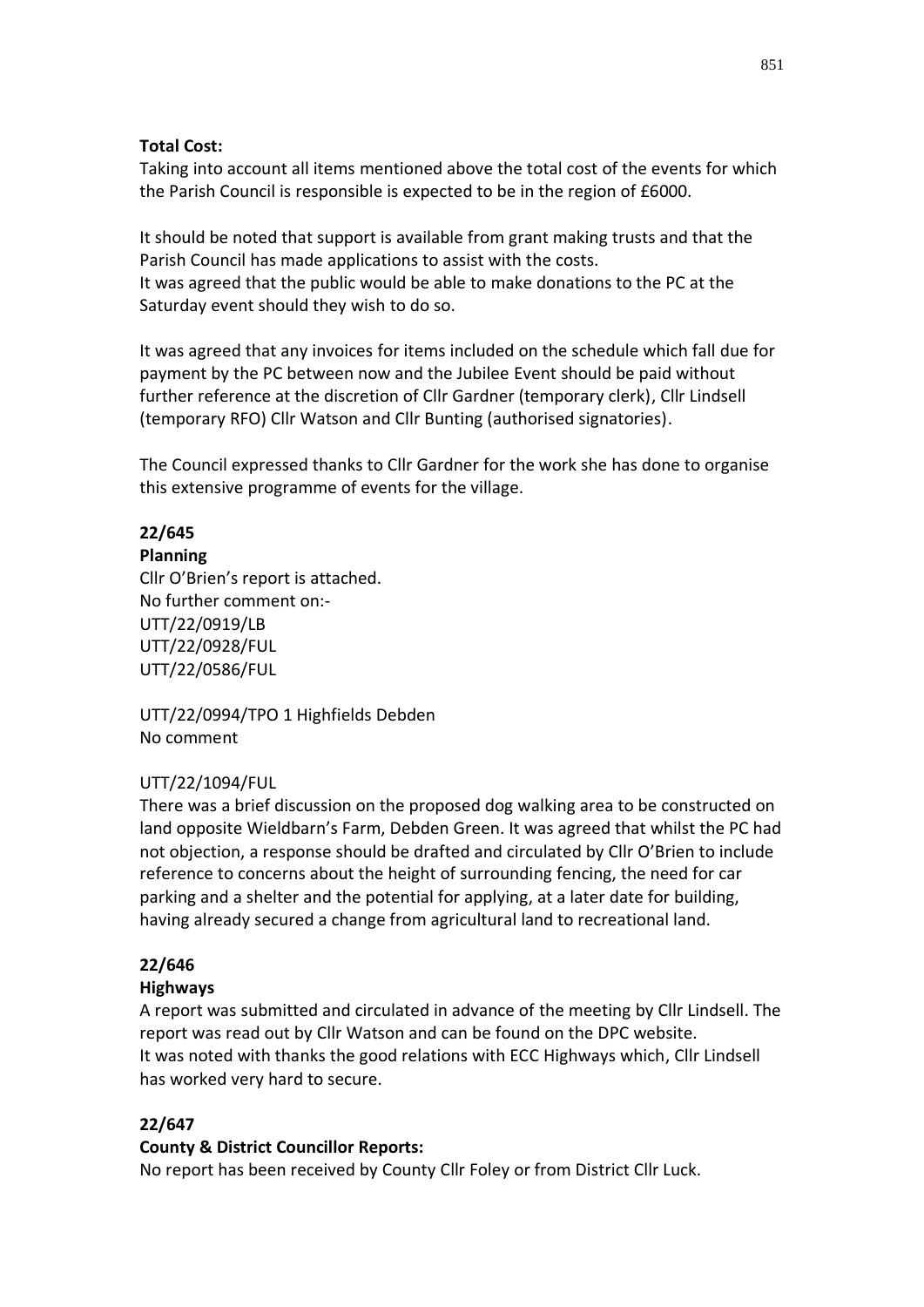# **22/648**

# **Annual Council Meeting (AGM) and Annual Parish Meeting ( Annual Assembly)**

The Annual Assembly (aka the Annual Parish Meeting) and the Annual General Meeting (AGM) of the Parish Council will be held in the Village Hall on  $11<sup>th</sup>$  May 2022.

AGM 7pm Annual Assembly 8pm

# **22/649**

# **Pavilion**

It was agreed that the planning application for the new pavilion should be submitted in the name of the PC, in order, to take advantage of the significantly reduced fees available to Parish Councils. The cost would be passed to the DRG as part of the total cost of providing a new pavilion.

Proposed Cllr Gardner, Seconded: Cllr Diggins. All agreed.

# **22/650**

# **Payments**

The payment schedule was agreed. Proposed: Cllr Gardner, Seconded: Cllr Bunting. All agreed.

# **22/651**

# **Items for Next Agenda:**

Grant to Village Shop (contact shop directors and remind them to apply to PC for the grant)

Consider quotes received for the work required on the pond including: removal of weed, replacement fencing and replanting. Cllr Gardner will try to obtain quotes and timings for the work in time for consideration at the June meeting. Approval of Annual AGAR return

# **22/652**

# **Date for next Meeting:**

The AGM will be held on Wednesday 11<sup>th</sup> May 2022.

The next full meeting of the council will be in the village hall at 8pm on Wednesday 29th June 2022

# **22/653**

# **PUBLIC BODIES (ADMISSION TO MEETINGS) ACT 1960**

In view of the confidential personnel nature of the business to be transacted, to resolve excluding the press and public from the meeting. Proposed: Cllr Watson. Seconded: Cllr Gardner. All agreed. Members of the public duly left the meeting.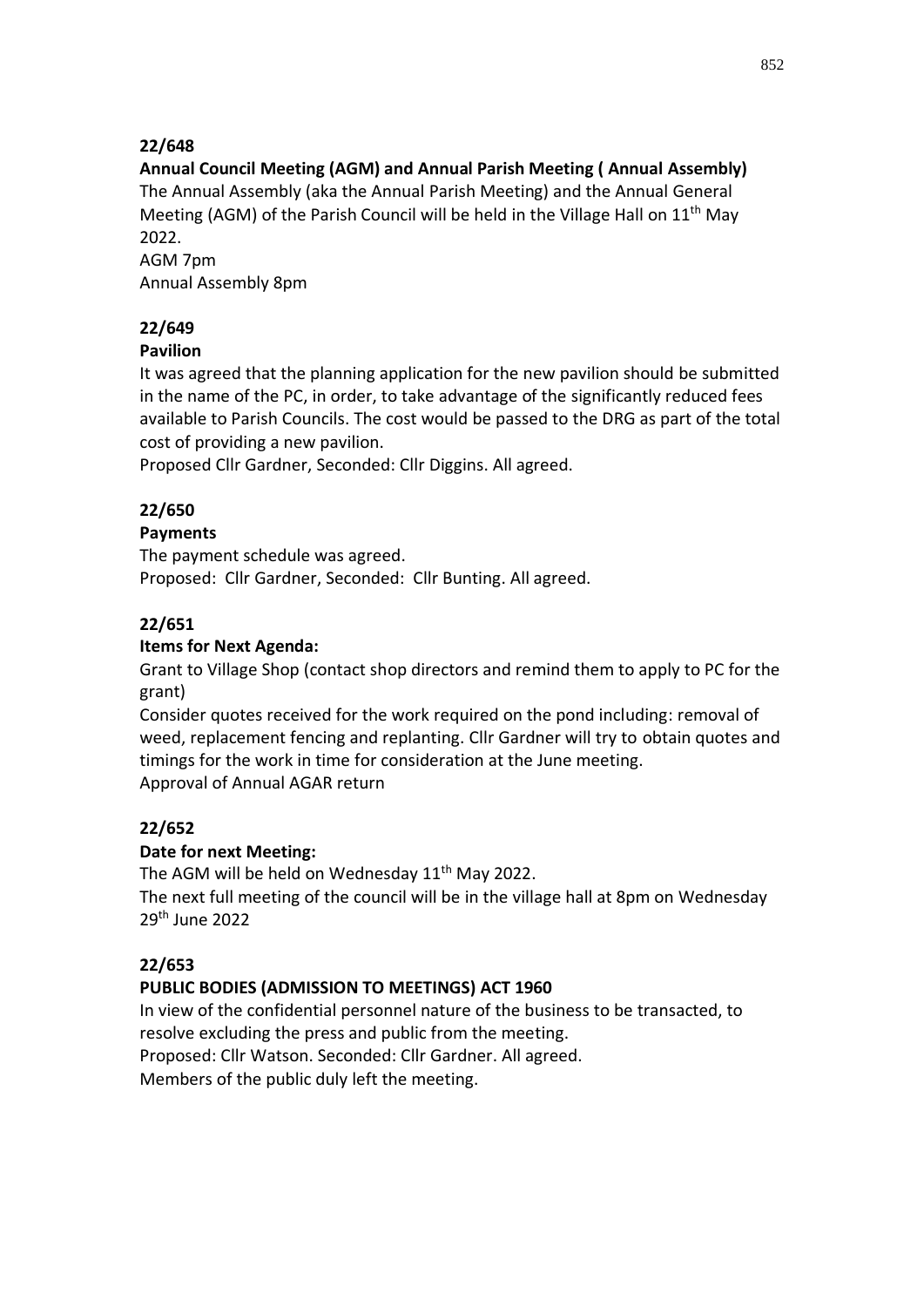### **22/654**

#### **Personnel Issue**

The final payment of monies due to Mrs Griffin would be made following approval of same at this meeting.

The Chairman had written to Mrs Griffin to request the return of all Parish Council property once she had received this payment.

A further invoice from Thomas Mansfield LLP for employment law advice was also approved for payment

### **22/655**

### **External Auditor**

Following complaints from two residents about the financial conduct of the Parish Council, a number of questions had been posed by the External Auditor. A draft response had been prepared and would be finalised in the next few days and sent to the external auditor within the deadline set.

> Signed … … … … … … … … … … Chairman 11th May 2022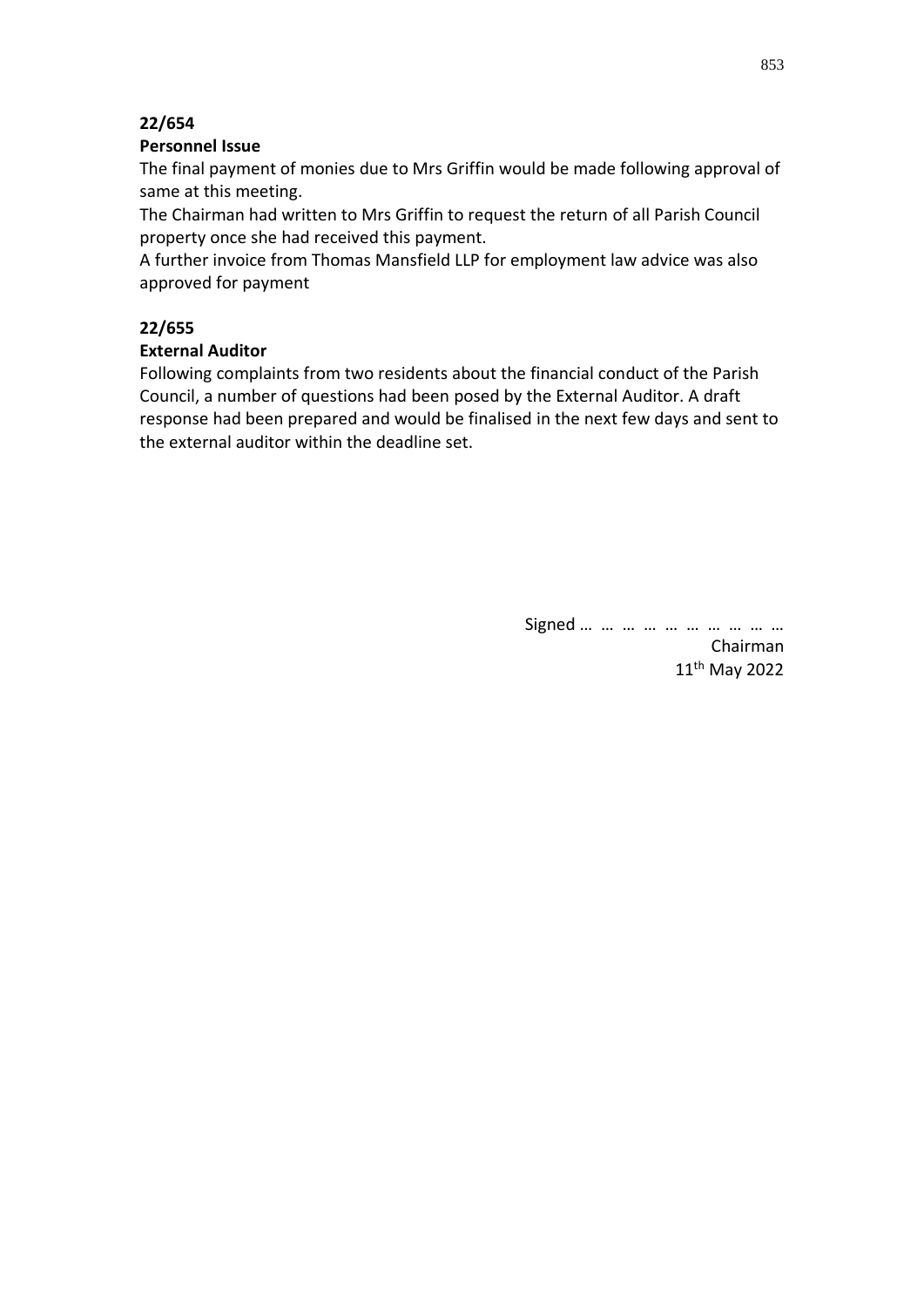

# **April 27th Meet 2022**

| Jubilee estimate of costs update:               |                  |
|-------------------------------------------------|------------------|
| Beacon Plaque - Lock, Stock & Barrel            | £250 incl VAT    |
| Marquee incl damage waiver                      | £2050            |
| Fox wiggle and Sass 1940s trio                  | £685             |
| Revival Band                                    | £100             |
| Marketing local papers (1/4 page add)           | £342 incl VAT    |
| Disabled toilet:                                | £365.40 Incl VAT |
| Hall hire                                       | £120             |
| Food - Yuva: veg/meat curry + Naan              | £1350            |
| Glorious Brownies (£180)                        | £180             |
| Sundries - bunting, large & small flags         | £130             |
| Banners/posters:                                | £130             |
| Commem Mugs FODS (50% of cost):                 | £270             |
| <b>TENS Licence</b>                             | £21              |
| Plates/cutlery/glasses                          | £150.00          |
| 2 <sup>nd</sup> June Proseco 50 bottles @ £7.49 | £374.50          |
| Tea/coffee/milk                                 | £10.20           |
| Competition prizes                              | £40.00           |
| Total:                                          | £6568.10         |

# **Deposits already paid to secure bookings:**

| Imaginations Marquee Hire      | £545.00          |
|--------------------------------|------------------|
| Fox wiggle and Sass 1940s trio | £100.00          |
| Disabled toilet:               | £365.40 Incl VAT |

**Total: £1010.40**

# **Jubilee Grants to apply for:**

| <b>UDC Jubilee Celebrations</b> | £700+ awaiting response  |
|---------------------------------|--------------------------|
| Residents Fete Fund: up to      | £800 - awaiting response |
| DC Ward Initiative Fund: up to  | £500 - awaiting response |
| Searle: up to                   | £7,000 awaiting response |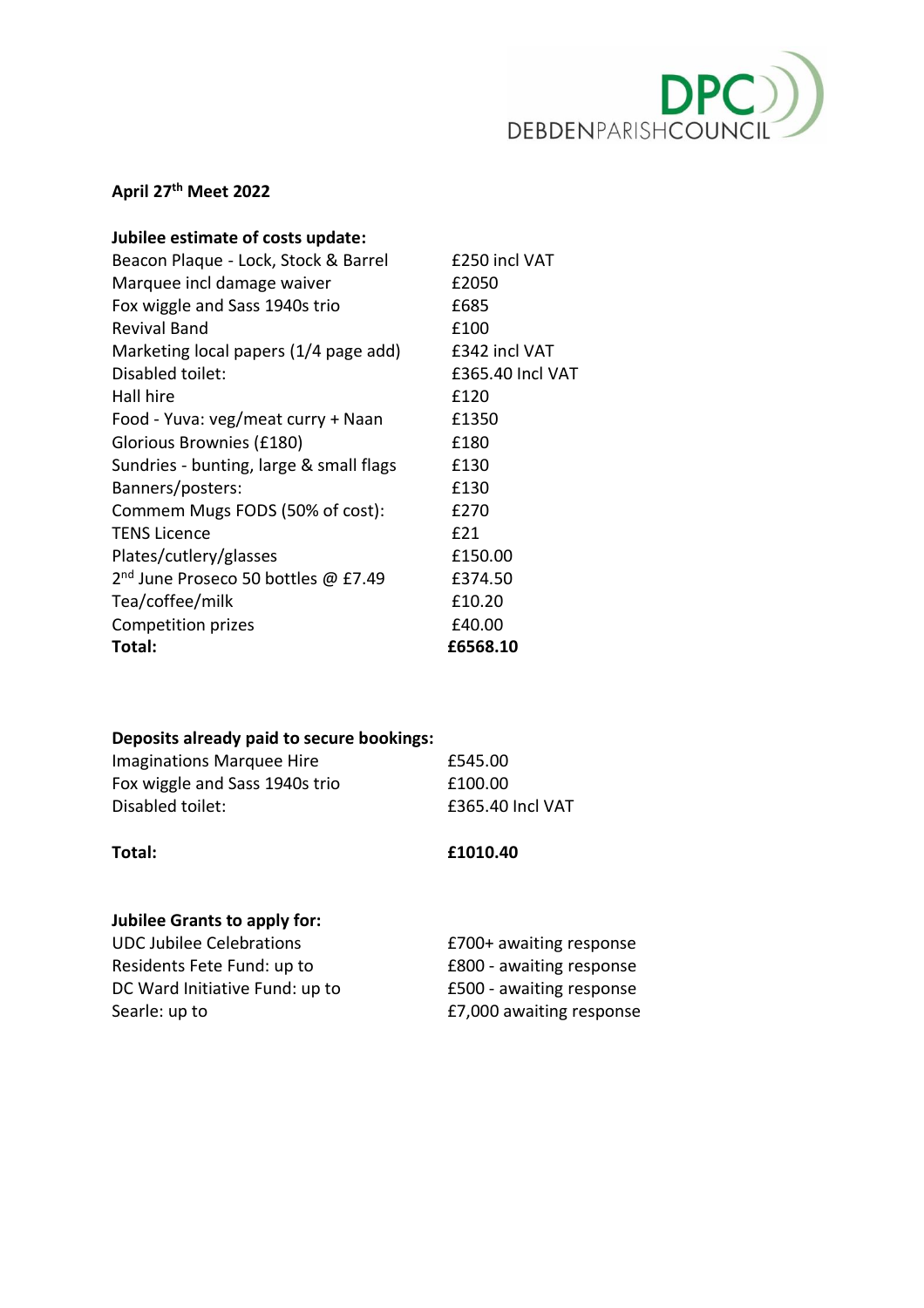### REPORT on PLANNING MATTERS for

### DEBDEN PARISH COUNCIL MEETING 27th APRIL 2022

### AGENDA ITEM 22/645

#### **APPLICATIONS:**

# **UTT/22/0919/LB: Barnards Farm Debden Green Saffron Walden Essex CB11 3LU**

#### **Application validated:** 1 April 2022

**Proposal:** Roof retiling and other repairs to this Listed Building

**Action:** Does anyone want to submit any comment? Place Services consider the work will enhance the building.

### **UTT/22/0928/FUL: Land adjoining Wigmores Farm Debden Green Saffron Walden Essex CB11 3LX Application validated:** 16 March 2022

**Proposal:** Outline planning permission with all matters reserved to erect 1 detached dwelling, with garage. The site is the same as UTT/21/3059/FUL which was refused on the grounds that it detracted from the listed building and was too large.

**Action:** Does anyone want to submit any comment?

#### **UTT/22/0586/FUL: Smiths Farm, Debden Green**

# **Application validated:**13 April 2022 **Proposal:** Demolition and erection of grain store. Formal application following requirement to submit a formal application. **Action:** Does anyone want to submit any comment?

#### **UTT/22/0994/TPO: 1 Highfields Debden, Saffron Walden, Essex, CB11**

**Application validated:** 7 April 2022 **Proposal**: work to a mature horse-chestnut tree **Action:** Does anyone want to submit any comment?

#### **UTT/22/1094/FUL: Land S-W Wieldbarn Farm Debden Green Saffron Walden Essex**

**Application validated:** 19 April 2022 **Proposal:** Change of use of agricultural field to dog walking field, including installation of fencing, temporary and moveable field shelter and 3 car parking spaces **Action:** Does anyone want to submit any comment?

#### **DECISIONS:**

**UTT/22/0816/AG: Weildbarn Farm Debden Green Saffron Walden Essex Application Validated:** 22 March 2022 **Proposal:** Erection of a grainstore **Decision: Planning Application required**

**APPEALS:** None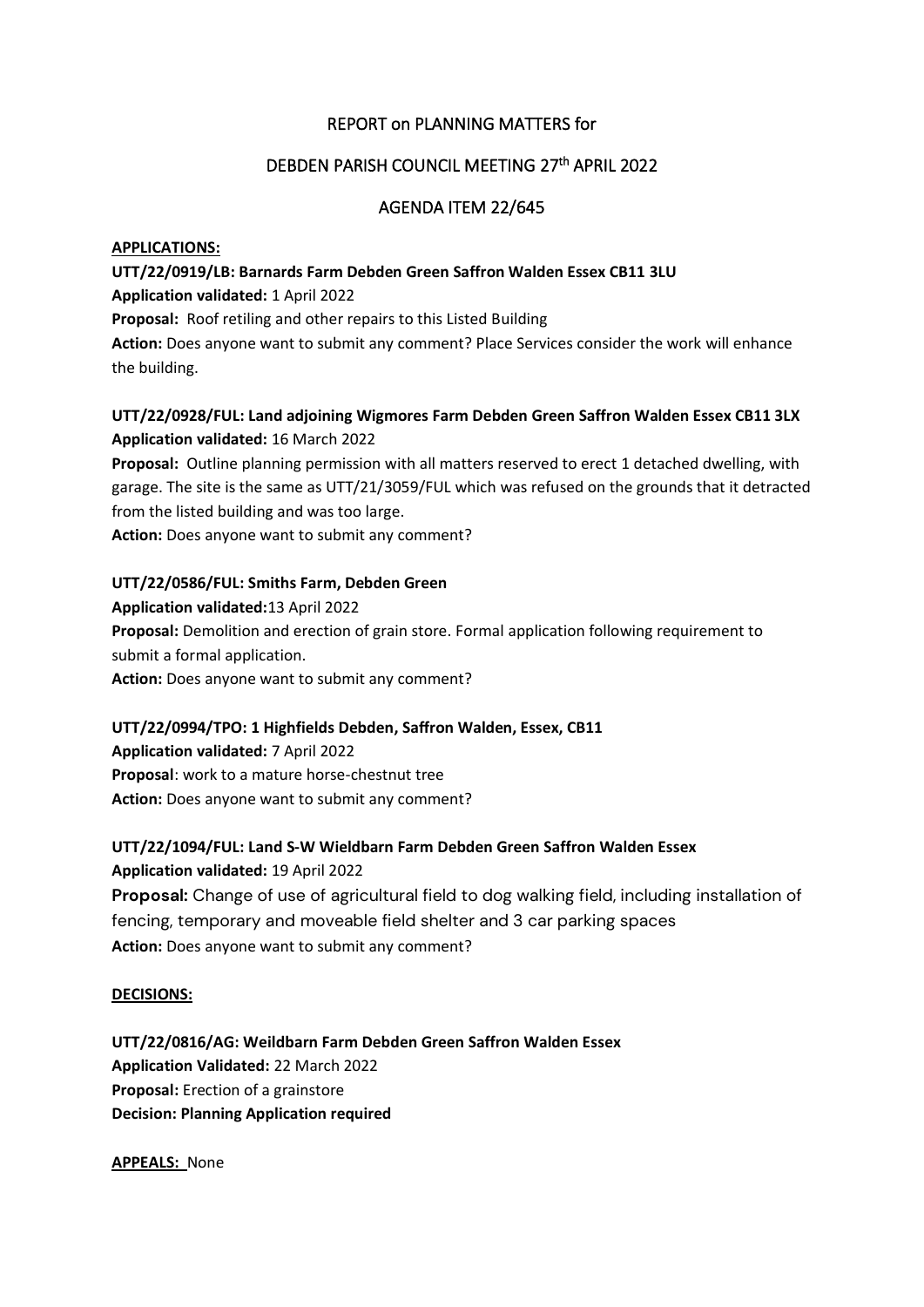# **Highways Update - DPC Meet April 27th 2022**

#### **Debden Green and Hamperden End speed surveys**

The results from Highways arrived last Friday. Highways have previously been asked to consider the surveys as provisional due to the amount of builders vans at both locations at the time acting as traffic calming. A meeting with Highways to discuss the survey findings and future steps has been requested.

#### **Fox Crossroads road markings.**

The repainting of the pink boxes and SLOW markings was promised by Highways but has yet to be given a action date. This is being pushed forward by the parish council at Local Highways Panel level and also via Cllr Foley. Highways have been emailed and asked for a timeframe for rectification.

#### **High street flooding**

A call has gone out for historical information regarding complaints, investigations etc with a view to presenting a dossier to ECC Highways. Please forward on to Brian Lindsell any documentation that might assist, emails, letters, photographers etc.

#### **P3 works**

A visit was made to the parish on Friday 23rd April by the new ECC PROW (Public Rights of Way) officer for our area. He was met by the council and some members of the public to inspected the public footpath that runs around the northern boundary of the church yard. Remedial works were discussed and a plan of works will now be drawn up by ECC Highways. The PROW officer was also invited to inspect the 140yds of byway at Debden Green (near Fellows farm) that was missed from being resurfaced during around 2 miles of resurfacing in the area a couple of years ago. A local farmer has generously offered to carry out the work if aggregate is supplied by Highways. Again, remedial works and the offer were discussed and a plan of works is being drawn up.

The site meeting was a great opportunity for all concerned to put faces to names and will look forward to continuing the good working relationship we have with the ECC Public Rights of Way team.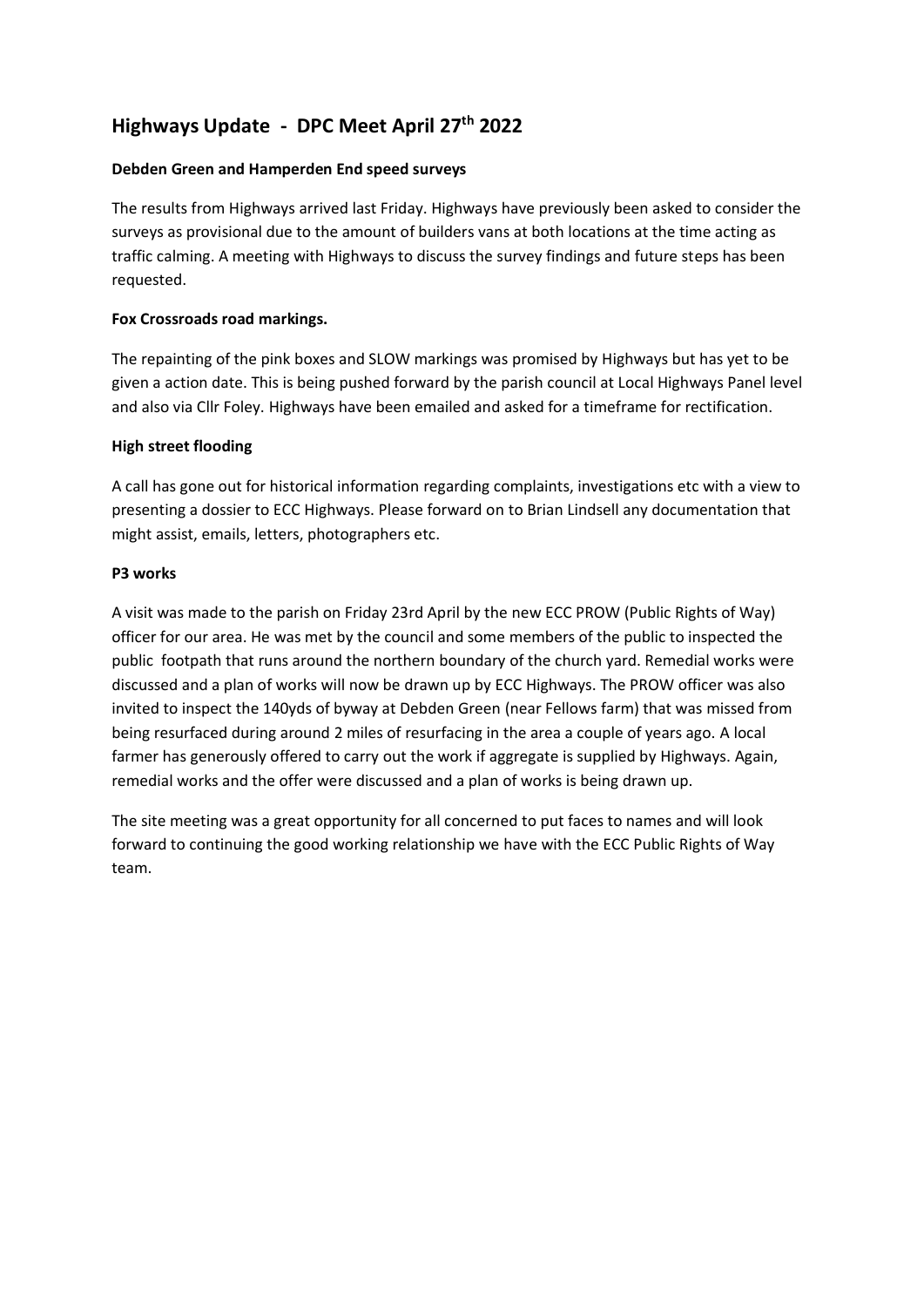# **Debden Parish Council Payment Schedule for Meeting 27th April 2022**

# **Direct Debits**

| A&J Lighting (April)                                                                                | £ 23.86               |
|-----------------------------------------------------------------------------------------------------|-----------------------|
| N Power (March/April)                                                                               | £275.65               |
| <b>Bank Service Charge</b>                                                                          | £18.00                |
| <b>Other Payments</b><br><b>S</b> Watson<br>Hire of hall paid in cash                               | £16.00                |
| <b>S</b> Watson                                                                                     | £15.30                |
| <b>Postage of court documents</b>                                                                   | £545.00               |
| Deposit for Jubilee Event marquee<br><b>EALC/NALC Affiliation Fees</b>                              | £259.73               |
| <b>Reconciliation:</b><br><b>Current Account Unity Trust Bank c/f</b><br>Add UDC precept (6 months) | £ 934.79<br>£19931.00 |
| <b>Add Allotment Rents received</b>                                                                 | £185.00               |
| <b>Total</b>                                                                                        | £21050.79             |
| <b>Less Payment listed above</b>                                                                    | £ 1153.54             |
| <b>Balance</b>                                                                                      | £19897.25             |

**--------------------------------- Chairman**